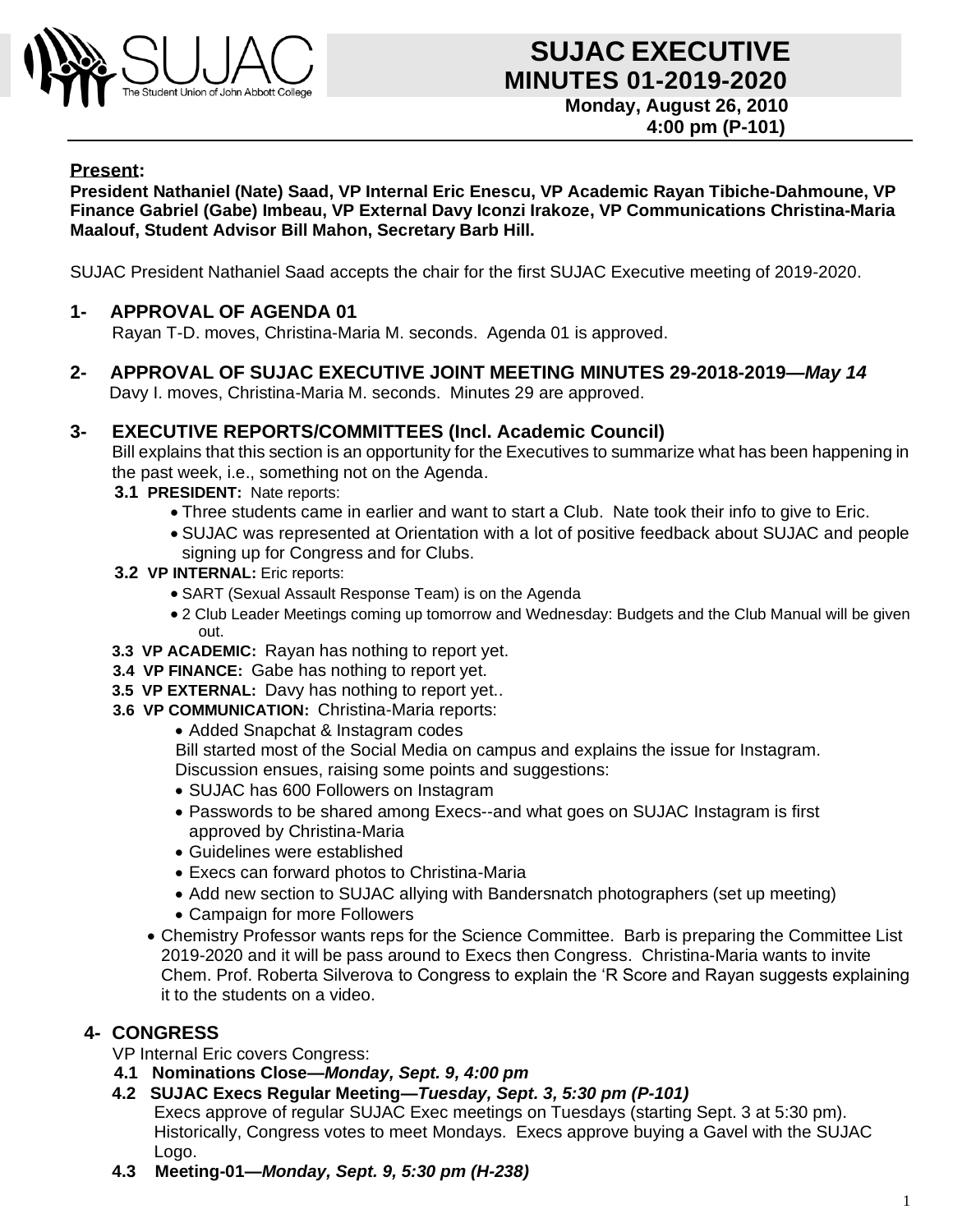As VP Internal, Eric will act as Congress Chairperson at the first two meetings of the semester. (It is mandated in the SUJAC Constitution that all the SUJAC Execs attend the first and last Congress meetings of the year and Executives attend Elections as well.)

#### **4.3.1 Ice-Breaker**

A few Ice-Breaker suggestions are made (e.g., same Bingo Ice-Breaker as last year) and Execs agree to do the 'Character Matches' (with 25 characters, celebrities, cartoons, etc.). Ask one question and find your match.

#### **4.3.2 Orientation (Agenda 01)**

Barb clarifies that the first Congress Agenda is a Congress Orientation meeting.

#### **4.3.3 'Congress For Dummies'**

Execs will look over the 'Congress For Dummies' package and notify Barb of any changes. Eric will run the second Congress meeting with the election of the Congress Chairperson and the Secretary. It is important to find an effective Chairperson.

### **4.4 Academic Council Reps**

. Bill explains that student reps are needed for this second highest governing Board of John Abbott (consists of Admin., Faculty, and Student reps) that meets every 2nd Friday afternoon from 1:00- 3:30 (H-355), starting Friday, September 6. Three (3) Regular and three (3) Replacement reps are needed. Nate will let Barb know if he is available to be a rep. Tabled for Congress.

### **4.5 Board of Governors—1 Pre-U & 1 Technology Rep**

Bill explains that there are two (2) student seats on Board of Governors--1 Pre-U and 1 Technology. The Board meets once per month on *Tuesday, from 7:00-9:00 pm*. The Board is the highest body in the College and it is an opportunity for students to see how the College is governed. Historically, after Execs discuss, the SUJAC President has taken the first option for the Pre-U seat. This will be an interesting year with a Strategic Plan meeting on Saturday, Sept. 7.

# **(7.1.1) Board of Governors + Board Executive–-Pre-University Rep**

 **Nate** agrees to take the seat of Pre-U Rep on the Board and the Board Executive.

Bill will notify the Board and request they send Nate the dates of the meetings:

## *Tuesdays, starting Sept. 24, 7:00-9:00 pm.*

#### *Executive meets the week before at 5:30 pm.*

**Technology Rep:** Since none of the Executives are in a Technology Program, the seat is tabled for Congress or, if not, a school-wide vote.

### **5- SUJAC UPDATE—Bandersnatch Column—***Friday, Sept. 6 (Nate)*

Executives usually take turns writing the SUJAC Update every second Friday, in order of: President, VP Internal, VP Academic, VP Finance, VP External and VP Communications. It is due maximum by Monday. After writing the Update, then e-mail it to Barb at sujac@johnabbott.gc.ca (edits, adds any missing info) and then e-mails it to Bandersnatch. Christina-Maria asks to see it after Barb has edited it.

The President Nate starts the rotation and suggested topics are:

- Welcome to New and Returning Students
- Brace Yourselves for the JAC50 in 2020
- Short Blurb on what SUJAC does for Students (Location P-101)
- List Executives names, positions and brief summary of each role
- Social Media codes
- Previous SUJAC Executive donated \$50,000 towards a special SUJAC space in the Library
- Mention date of SUJAC-Club Day--*Wed., Sept. 25, 10-2:30 (The Agora)*
- RibFest Friday-Sunday, Sept. 20, 21 (11am-10 pm) and 22 (11am-7pm)
- Signed by the Executive Team 2019-2020

### **6- SUJAC ORIENTATION**:

### **6.1 Confidentiality**

Bill explains the importance of Executives being able to feel comfortable to discuss matters at Executive meetings--in confidence without fear of being "thrown under the bus". In short, the discussions are confidential while the actual decision is public. Bill asks Execs to be open-minded and to listen to each other's opinions and keep personalities out of it. Work together as a team. Even if someone disagrees with the opinions and decisions of the others, it is important to be on the same page and be respectful of each other. You will hear things in the Office that are confidential, e.g., about Teachers, Grades,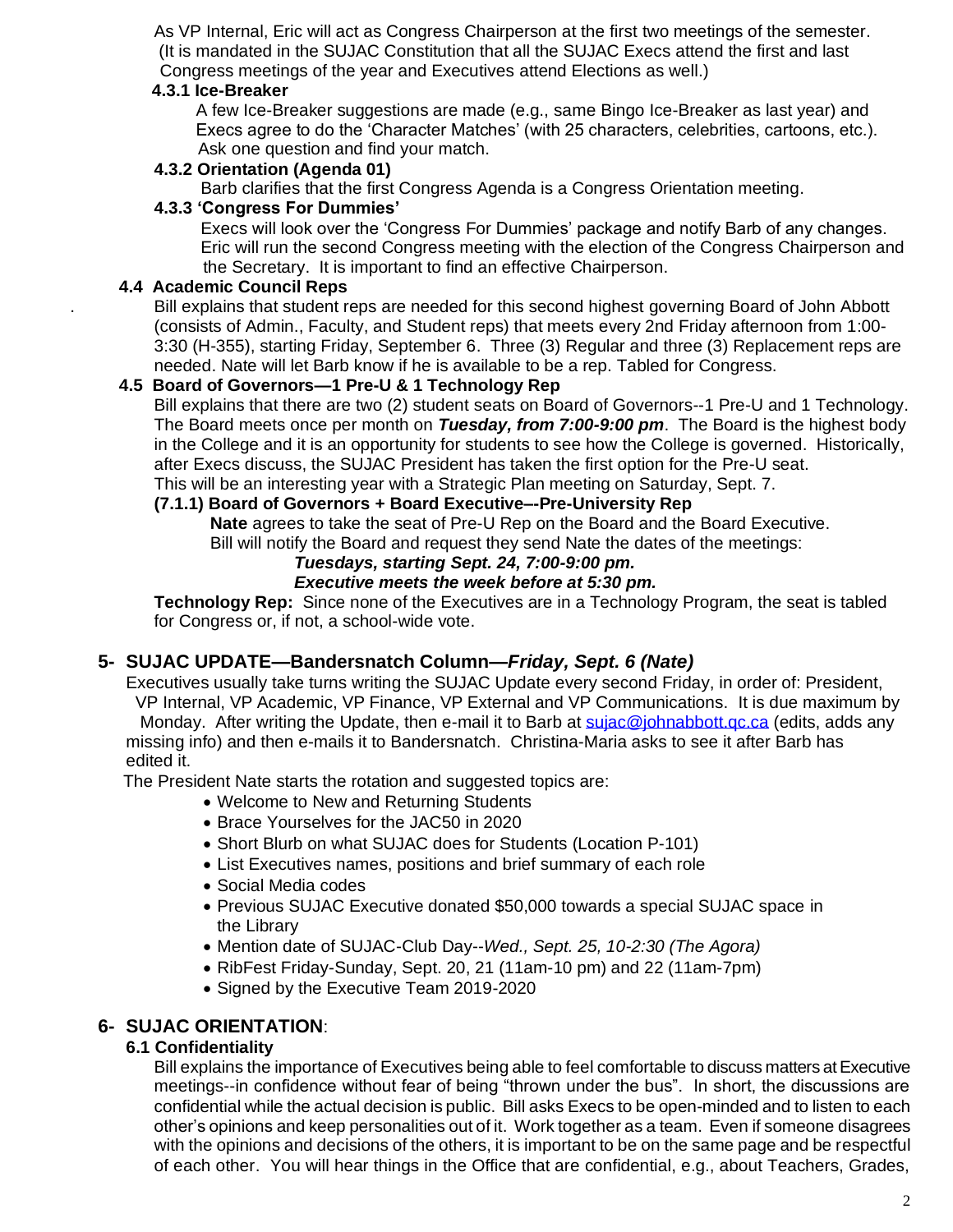Plagiarism, etc. These types of conversations have to remain confidential. (Note: At times, Rayan may have to bring a student into the Conference Room. Students have to feel comfortable, in a safe space.)

If it is an academic complaint, direct the student to Rayan. Bill shows a situation where the way it was handled did not match with the process. Note there will be times of stress and disagreements and learn to trust each other and be supportive. Christina-Maria adds that at the end of the day, it is not own opinions that matter but what's in the best interest of the students.

- **6.2 Agenda Procedure:** Barb asks Execs, and Congress members, who write topics on the white board (behind VP Communications desk) prior to the meeting, to put their names in brackets beside the topic. Congress will also have a place to add their topics.
- **6.3 Meeting Procedure**: Bill relates the meeting procedure:
	- Execs usually meet once per week (occasionally cancelled if nothing on the Agenda or heavy school work load the next day so Regrets are important!);
	- Chairperson is on a rotation basis (order: President, VP's Internal, Academic, Finance, External, and Communications);
	- Meetings are run semi-seriously (Agenda, Minutes, Move Motions, Vote, etc.);
	- Davy suggests a more formal style where the Chairperson has a Gavel. Execs agree to Bill ordering
	- a Gavel with the SUJAC Logo and it is agreed to have the Exec meeting more formal for certain meetings and to start meetings "chill" and any member can ask for a more formal meeting;
	- Decisions are usually made by consensus but, if not, majority vote (4 out of 6) rules and the Chair breaks a tie. It is a team effort and important to keep a united front;
	- The President is the SUJAC Spokesperson;
	- Quorum is currently 4 out of 6 Execs. Anyone who cannot make a meeting should give Regrets to
		- Barb as soon as possible and the meeting will be cancelled or an informal meeting may be held but no official decisions may be made;
	- The Executive Meetings are held so that everyone can be together and have their say. Then the Execs will speak with one voice. Avoid immediate answers and the ideas/decisions on the Facebook group chat need to be brought to the table at the Executive Meeting to be recorded in the Minutes;
	- Christina-Maria suggests
		- A link to one e-mail: [sujacexecs@johnabbott.qc.ca](mailto:sujacexecs@johnabbott.qc.ca) (except VP Academic);and
		- Take Exec photos as soon as possible to post; and
		- Do Exec Bios for Christina to collect.
	- Exec Meetings are usually closed, however, guests will be included on the Agenda prior to the meeting, i.e., if SUJAC invites the usual special guests such as the Director General, Academic Dean, Director of Student Services, Foundation Director, etc. to come and meet the Execs and to address questions/issues. Tabled to discuss who will be invited and dates to be scheduled.
	- **6.4 SUJAC Philosophy & Role in The College:** Bill explains that, historically, the role of SUJAC has been in collaboration with JAC Administration, Faculty, and Staff. They look towards SUJAC in a high standard and this is something to maintain. Respect the roles and do not take advantage. The role of Execs is to represent students. Bill shares some experiences. There is a process to go through and it is not for individuals to take it upon themselves to fulfill the processes. Eric confirms that any issue that arises, do not take it personally but be objective. Bill adds that school work comes first so do things in a way not to affect your academics and plan academics accordingly.
	- **6.5 Office Rules/Decorum**: Barb refers to the SUJAC Office Rules (August 2019) distributed which have evolved out of necessity and have been established over the years by the Executives. SUJAC has tried different approaches--ranging from a 'free for all' to 'strictly business'- unprofessional to strictly professional--and what has evolved is SUJAC's current 'semi professional' approach. Barb explains that it is the Executives' office and their choice if they find a better way; and these rules have evolved out of necessity to keep SUJAC's credible image. Christina adds that SUJAC is not a Club Room and it is important for people not to leave all their stuff in the SUJAC Office. Some suggestions are:
		- Website: All the schedules and office hours
		- Nameplates outside indicating who is in the office
		- Keep noise level down
	- **6.6 SUJAC Image & PR (Poster/Photos, Branding, Other):** Barb explains that it took years to build up SUJAC's credible semi-professional image in the College and she is confident the SUJAC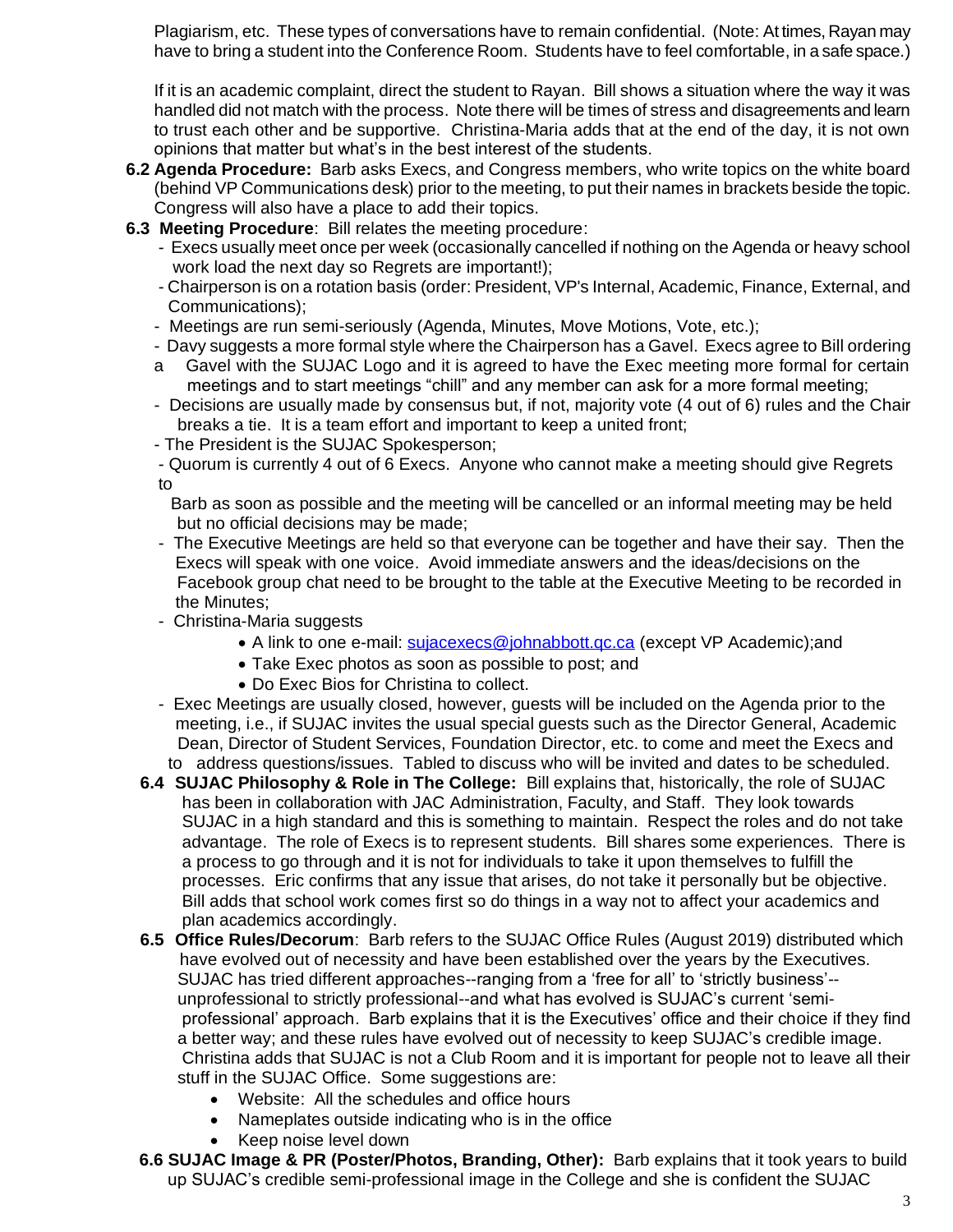Execs will keep up the good rapport when dealing with the different Departments. SUJAC is

promoted via posters and flyers and SUJAC branding on T-Shirts, Water Bottles, Pens, Hoodies (Bill will send the Execs a Hoodies link), Phone Card Holders, etc. Barb asks if Execs want to redesign the SUJAC Pamphlet and the SUJAC Poster, and Execs say that the Pamphlet is not necessary—perhaps upgrade the SUJAC Bookmark instead—and they will look at the Poster. Bill notes that the Pamphlet is effective for outside use, such as, JAC Open House and Parents Night. Suggestion is to talk to friends in Graphics to do a new Poster and Flyer.

- For the College's  $50<sub>th</sub>$  Anniversary, Gabe suggests a 'Coat of Arms' competition. The entries can be given to Christina-Maria and she can bring it to Communications Dept. Bill notes that regarding anything representing the John Abbott logo, the Communications Dept. has a strict criteria on how it is used and branded.
- **6.7 Social Media (Facebook, Twitter, etc.)**: Christina-Maria says she is not dealing with Twitter or Facebook--only Instagram, SnapChat, and the SUJAC Website. Discussion ensues about 'JAC Confessions' (aka 'JAC Secrets') and suggestions are:
	- Execs decide as a group how to handle negative posts about SUJAC—ignore it or leverage it.
	- Take a look at the posts and see the trend; it's first notice that SUJAC may be on the wrong track .
- **6.8 Goals & Objectives:** Bill asks **Execs** to brainstorm if they want to do something as a team or individually? Spend ½ hour coming up with ideas of things they want to tackle and then take the top 2 or 3 goals and objectives to work on, such as, WiFi, SUJAC Branding, etc. Execs will think about this over the weekend: what they want to achieve over this term and how would you make student life better? Bill advises that JAC has bought Brittain Hall from McGill and the government is going ahead with this project and has given JAC \$1 Million to evaluate the building: tear it down and rebuild or renovate it? This might become a Student Life Building for next year's Executive to work on.
- **6.9 Commerce on Campus:** Bill advises that Student Activities takes care of Commerce on Campus and negotiates rentals when approached by third party people. Different companies/ groups will try to get in touch with SUJAC to promote their product but they have to pay an access fee through Student Activities (percentage goes to Student Assistance Fund to help struggling students). Student Activities ensures that they comply with the law and College policies and that it is in the best interest of the students (legal, etc.). SUJAC's main mandate is students rights and Execs need to be aware there are a lot of people (including "scammers") who try to market a variety of products/services (by phone or coming into the Office). These people should be directed immediately to Bill Mahon (Local 5317) and Execs should *not* sign any agreements or make arrangements with solicitors but direct them to Student Activities right away. Davy adds that Execs should go through Bill regarding fundraising to protect the student body.
- **6.10 Committee Representation:** Barb reports that, once the Committee list is set up, Execs will have a chance to sign up--except with certain Committees where the reps are specified from Congress, e.g., Clubs and SAC. Tabled.
- **6.11 Policies** (**3-Ps: Purchasing, Photocopies, Printing):** To do any mass photocopies or printing, or to make a purchase for the Office, **Execs** will see Barb. Barb needs a new shredder and Bill will look into what's happening about a fridge? Rayan and Christina-Maria are keen to do something about brightening up P-101--paint the Office and shop for new posters at Imaginus Poster Sale (See Bill to arrange payment). The painting has to go through Facilities and would be done over a holiday period such as Christmas or Spring Break or Summer.

# **7- SUJAC BUSINESS**

# **7.1 SUJAC Executive Board Reps**

**7.1.1 Board of Governors: (See 4.5):** Executives approve Nathaniel Saad as **Pre-U Rep** on the JAC Board of Governors (*Tuesday from 7-9 pm*). Board Technology seat is tabled for Congress. If no one is available, the seat then goes to a school-wide vote.

**7.1.2 JAC Foundation—***Wed, September 25, 6:00 pm (light supper***):** This group meets about 4 times per year and, traditionally, the first right for the student rep goes to the SUJAC Executives*. Rayan, Davy and Christina-Maria* are all interested. Meeting dates are: W, Sept. 25; T, Nov. 26; W, Feb. 19; and W, June 17. If anyone wants more info, see Bill. Tabled for next week to think about who is selected for this seat.